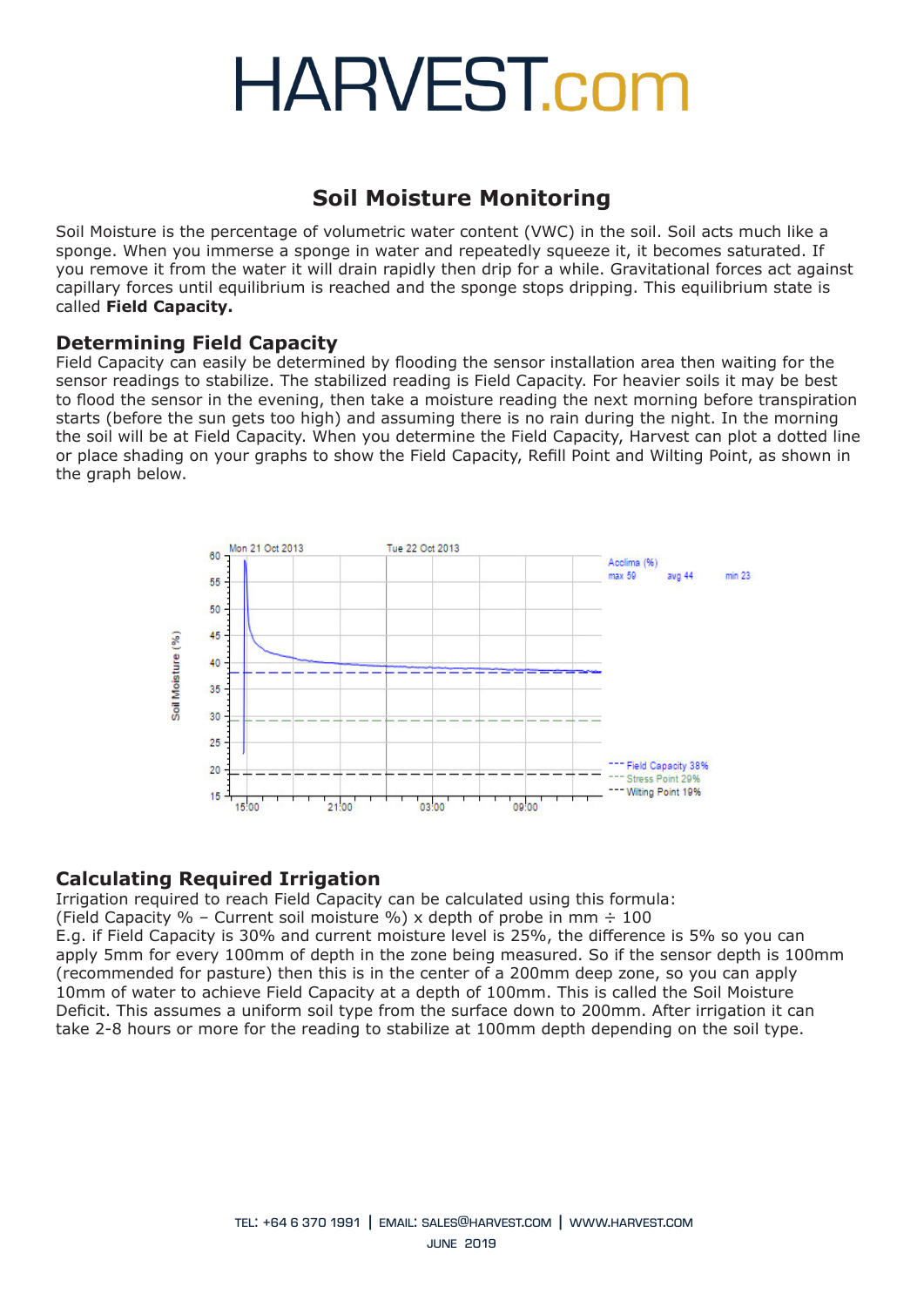#### **Irrigation**

When soil is at Field Capacity and slightly below, conditions are excellent for plants. The addition of water above field capacity wastes water, causes leeching, and depletes the soil of valuable nutrients while also contaminating the groundwater with pesticides and fertilizers. It can also drive oxygen out of the soil and suffocate the roots. Irrigation above field capacity is also not cost effective due to money spent on electricity for irrigation pumping and fertilizers, which will end up in the water table, rather than benefiting your plant growth.

As soil dries out from field capacity, a point is reached where plants have difficulty drawing water out of the soil and begin to experience stress. This lower limit is called the Refill Point or the Stress Point. This is the percentage of the available water in the soil that can be removed by plants before irrigation is required. This is also the point where irrigation water must be applied to keep the plants from experiencing stress. If water is not applied the soil will eventually dry to the Permanent Wilting Point. This is the point at which the plant will eventually die.

The proper moisture zone for healthy plants is between Field Capacity and the Stress Point. The Acclima sensors measure absolute volumetric water content without calibration if they have been correctly installed. See the short Harvest training video in order to carry out correct installation at http://www.harvest.com/support/videos/

If you know the soil type then you can use the table below to more accurately determine the Permanent Wilting Point and the Stress Point.

|                        | FC   | <b>PWP</b> |
|------------------------|------|------------|
| <b>Texture</b>         | (v%) | (V% )      |
| Sand                   | 10   | 5          |
| <b>Loamy sand</b>      | 12   | 5          |
| <b>Sandy loam</b>      | 18   | 8          |
| <b>Sandy clay loam</b> | 27   | 17         |
| Loam                   | 28   | 14         |
| <b>Sandy clay</b>      | 36   | 25         |
| <b>Silt loam</b>       | 31   | 11         |
| Silt                   | 30   | 6          |
| <b>Clay loam</b>       | 36   | 22         |
| <b>Silty clay loam</b> | 38   | 22         |
| <b>Silty clay</b>      | 41   | 27         |
| Clay                   | 42   | 30         |

#### **- Saxton and Rawls (2006)**

#### **Soil Temperature** Another important factor to consider when making irrigation decisions is the soil temperature, if the soil temperature is below 9-10°C, plant growth slows or comes to a stop. Therefore irrigating at this temperature will not increase production, rather it may decrease production by keeping the soil cold for longer as dry soil will warm up faster. 15-20°C is the optimum temperature for plant growth.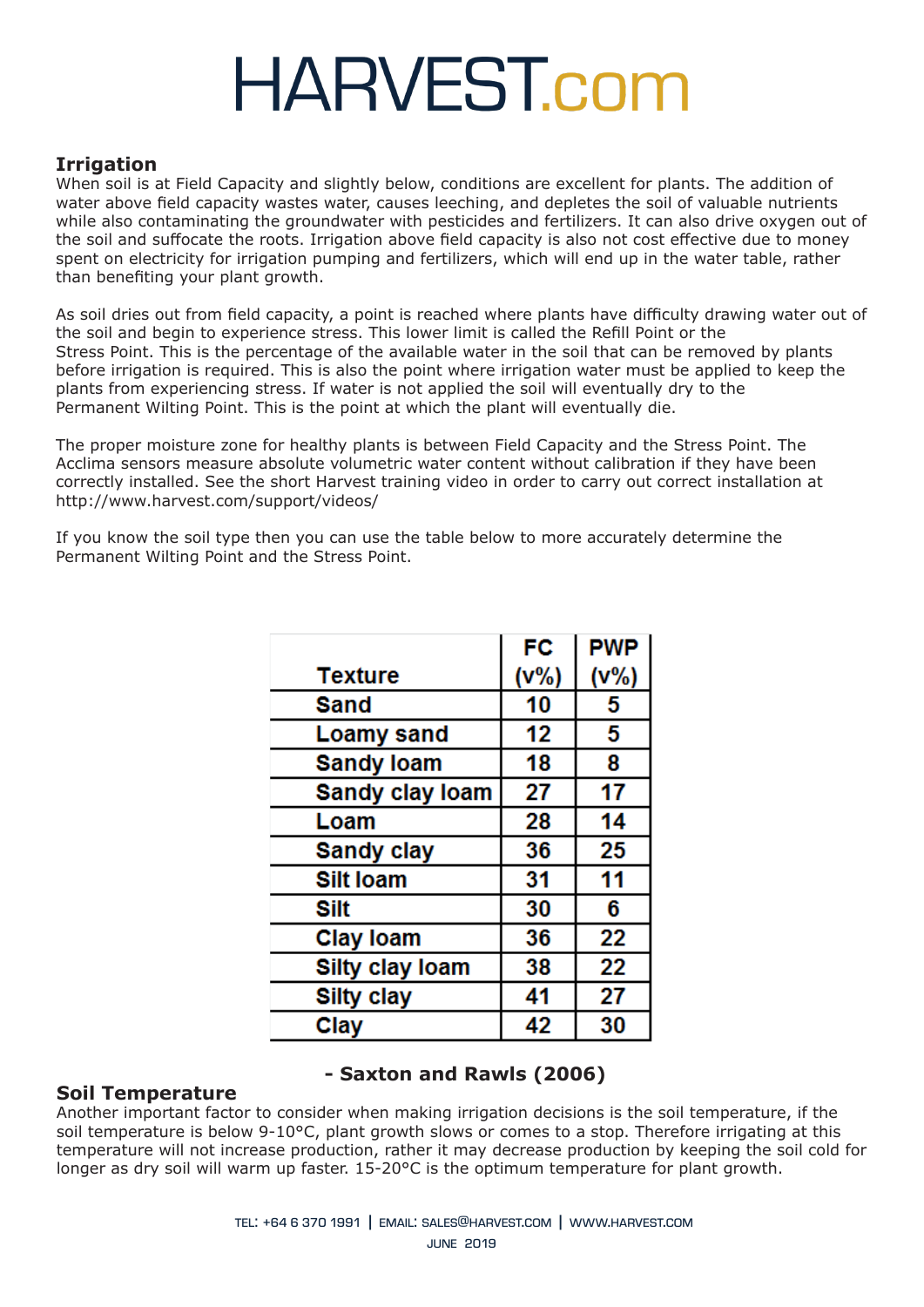### **Soil Moisture Monitoring Applications**

#### **Monitoring Levels**

In all applications soil moisture is commonly monitored at two levels. This gives an accurate representation of what is happening with soil moisture in the root zone of plant.

Typical levels are: Pasture - 100mm & 300mm Viticulture - 300mm & 600mm Orchards - 300mm & 600mm

*These levels may vary depending on the roots on your property.*

These levels give a good indication of soil moisture in the root zone and to help with irrigation decisions. Having two levels of soil moisture monitoring means soil deficit can be calculated so you know how much you can irrigate before waterlogging the soil which is good for preventing run off and ponding. This is also helpful for preventing water running out below the root zone which saves water wastage, fertilizer wastage and pumping costs.

#### **Sensor Placement**

In grazed pasture we recommend that sensors are placed near to a fence line in your area of interest, this is so the pasture above the sensor is still grazed but also means the stock are less likely to trample the earth where the sensor is buried.



### **Sensing Methods**

#### **TDT (Time Domain Transmission)**

Measures the amount of time it takes for a radio pulse to travel around the wire loop of the sensor. This is an accurate sensing method which does not require calibration as it is not sensitive to conductivity. However because the sensor is installed into disturbed soil there is typically 2-3 months before the soil returns to is original compaction, therefore the readings for the first 2-3 months will not be representative of the rest of the paddock which the sensor is installed in.

#### **TDR (Time Domain Reflection)**

Measures the time it takes for a radio pulse to travel to the tip of the sensor and bounce back again. It is not sensitive to conductivity changes in soil and is accurate as soon as it is installed as the soil around the sensor is not disturbed. The TDR probes are also easier to install correctly.

#### **Practical Considerations**

Accuracy, installation, cost and calibration needs to be taken into account when considering which soil moisture sensor to use. Both the TDT & TDR are accurate and do not require calibration, unlike the earlier capacitance sensors which do, due to conductivity changes in the soil. The TDR is a much easier sensor to install and doesn't have a 'stand down period' while waiting for soil compaction to return to its original state.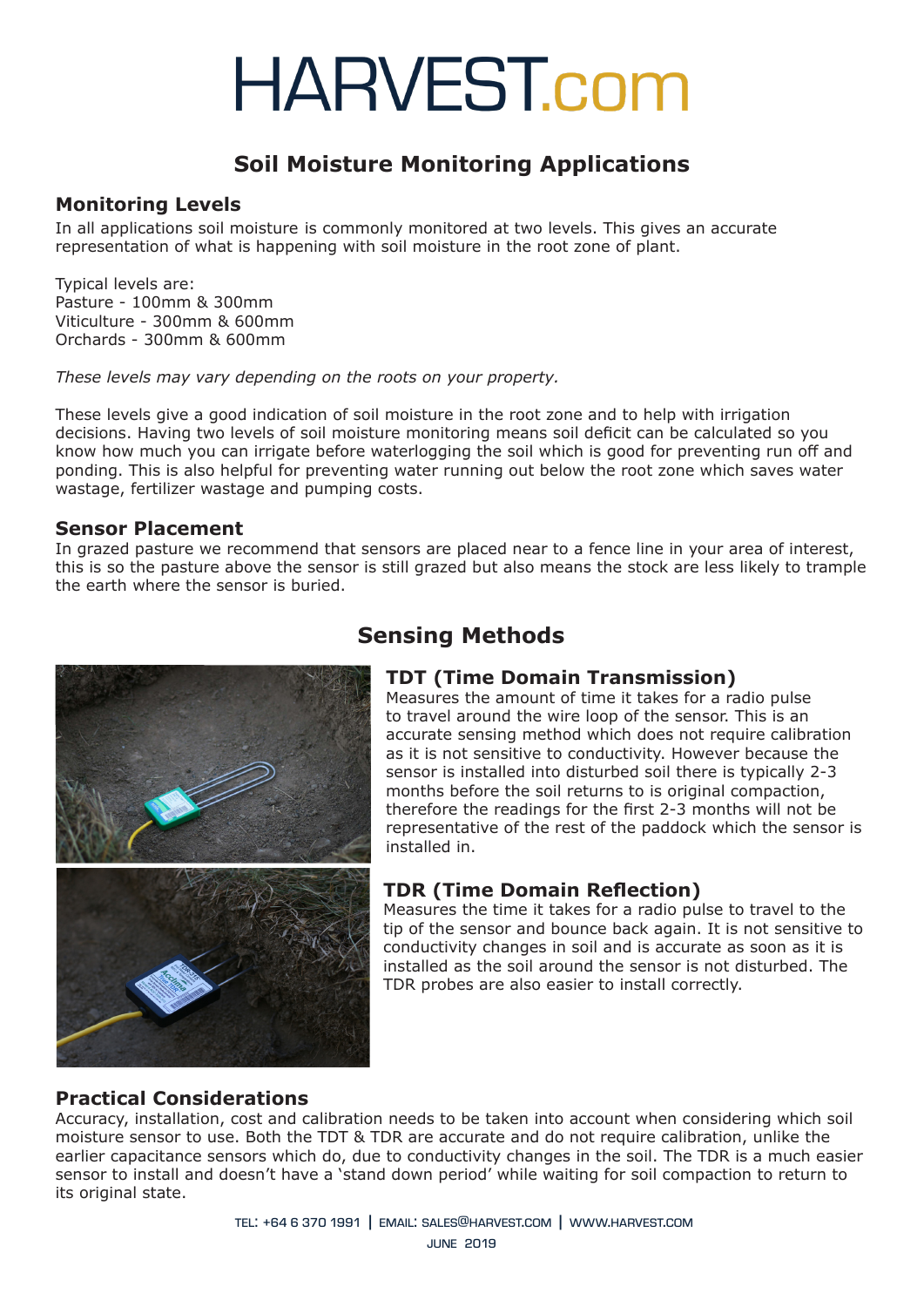### **Using the Soil Moisture Triangle**

Soil texture depends on its composition and the relative portions of clay, sand, and silt. In sedimentology, clay is defined as particles of earth between 1µm and 3.9µm in diameter (not to be confused with the chemical definition of clay, which is a mixture of hydrous aluminum phyllosilicate particles and water). Silt is defined as particles between 3.9µm and 62.5µm in diameter, while sand is particles between 62.5µm and 2mm in diameter.

The USDA classifies soil types according to a soil texture triangle chart which gives names to various combinations of clay, sand, and silt. The chart can be a little confusing at first glance, however, it makes sense after seeing a few examples.



First, look at the orientation of the percentages on the sides of the triangle. The numbers are arranged symmetrically around the perimeter. On the left the numbers correspond to the percentage of clay, and on the right the numbers correspond to the percentage of silt. At the bottom of the triangle chart are the percentages of sand.

To classify a soil sample, you find the intersection of the three lines that correspond the three proportions. On the chart, all of the percents will add up to 100%.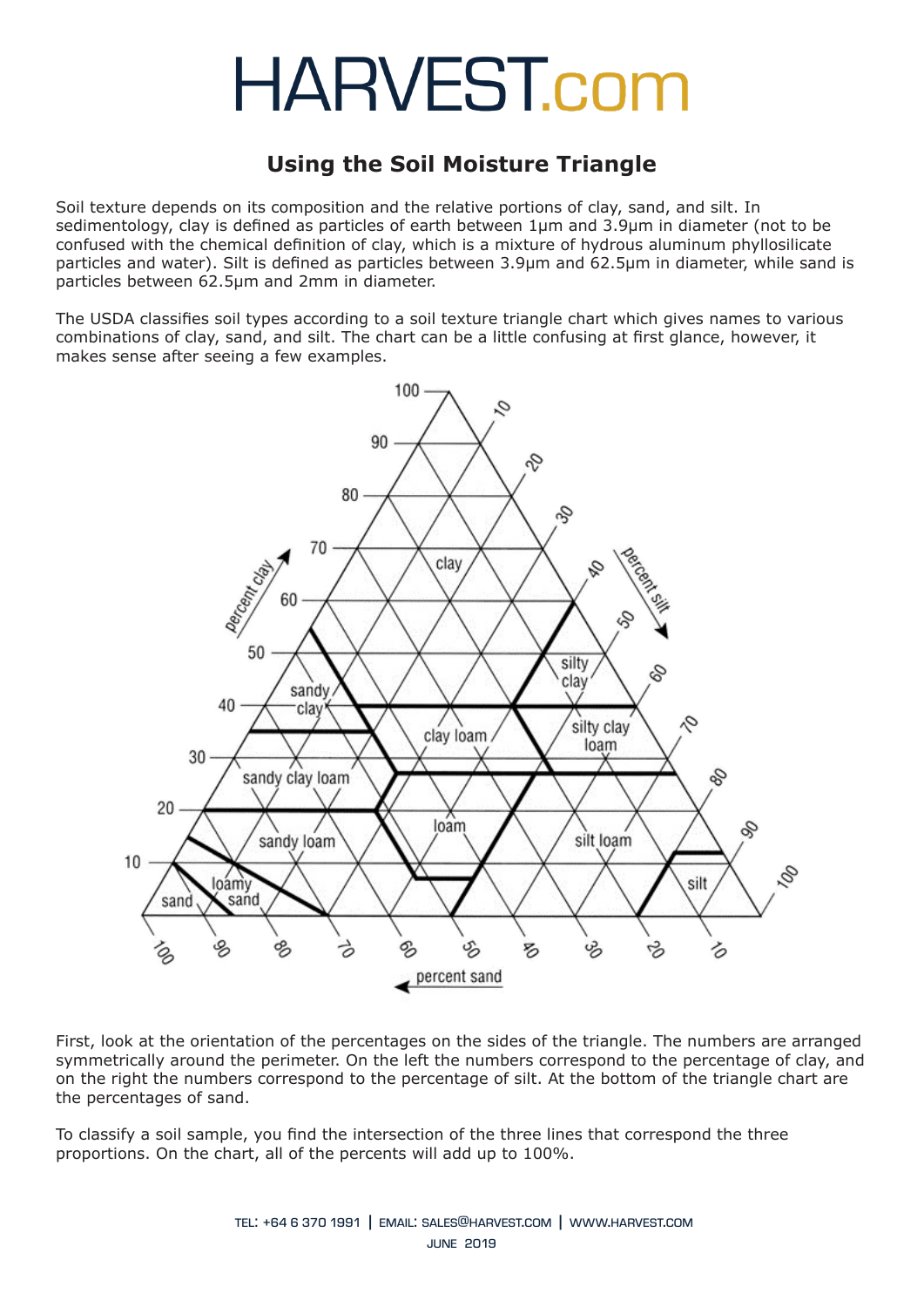**Example: Classify a soil sample that is 30% clay, 15% silt, and 55% sand.** First, locate 30% on the clay axis, and draw a line horizontally from left to right. Next, locate 15% on the silt axis, and draw a line going down diagonally to the left. Finally, locate 55% on the sand axis, and draw a line going up diagonally to the left. The intersection is in a region called Sandy Clay Loam. See figure below. (Truthfully, you only need to make two lines.)